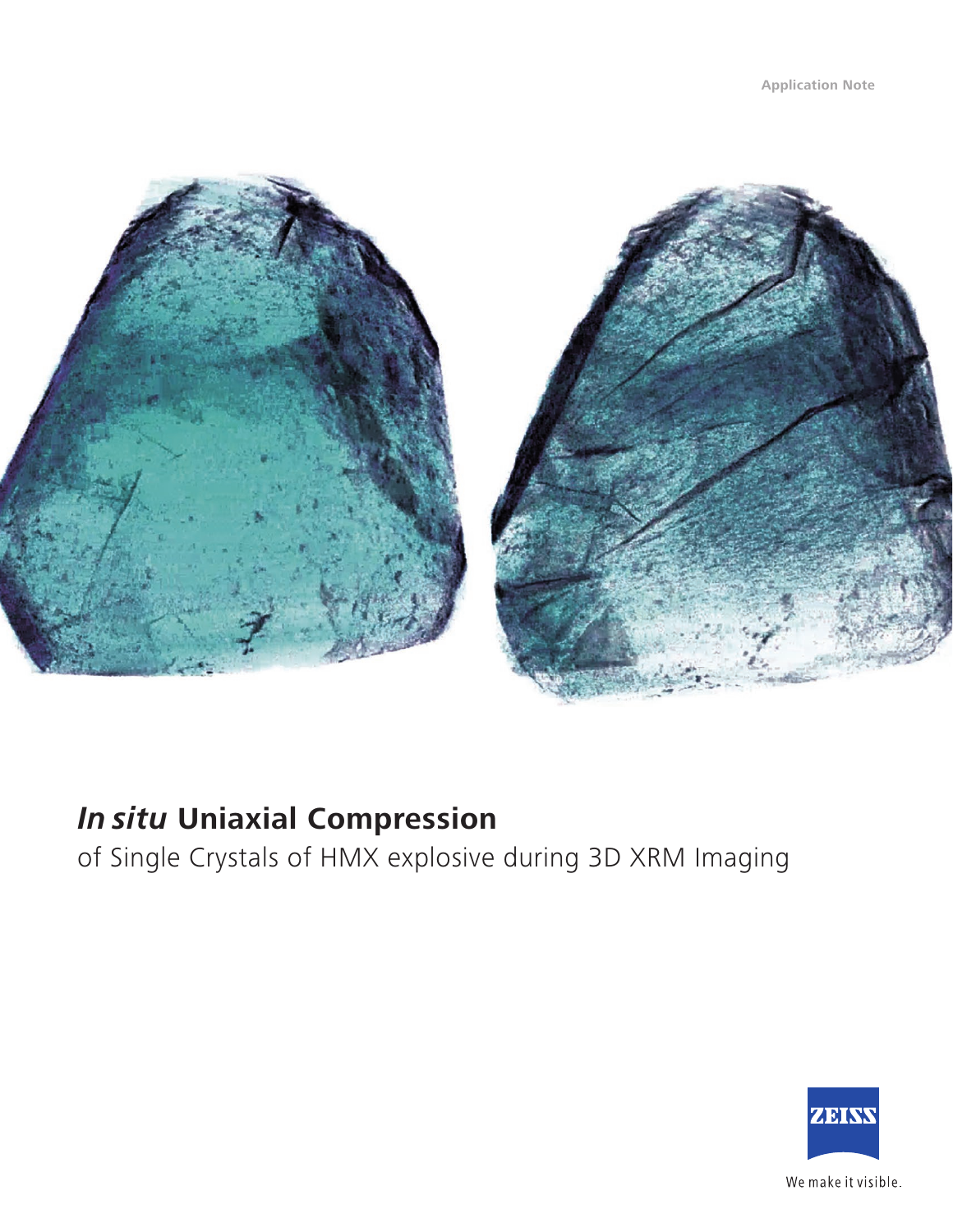# *In situ* **Uniaxial Compression**

of Single Crystals of HMX explosive during 3D XRM Imaging

Author: Brian M. Patterson *Los Alamos National Laboratory*

Date: March 2015

**The mechanical deformation of a single crystal of high explosive HMX (octahydro-1,3,5,7-tetranitro-1,3,5,7-tetrazocine) using a nanoscale 3D X-ray microscope (XRM) and a purpose-built** *in situ* **load stage is demonstrated. This technique provides invaluable insight into how these crystals fracture and the formation of dislocations, which together affect the morphology of this material. Material damage, voids, and cracks within high explosives affect shock sensitivity and their explosive response. Therefore they may not perform as intended and are inherently less safe.** 

The uniaxial compression or tension of materials, typically on the millimeter or bulk scale, is critical to understanding plastic flow and fracture. This technique is often coupled to a visible camera and can measure stress and the resultant strain. Recent advances have pushed this technique to *in situ* experiments, in which other characterization techniques are used to probe the material morphology. However, to gain a complete picture of material damage, characterization on multiple length scales is needed. There is a strong requirement for further development of higher resolution *in situ* instrumentation. These techniques include electron microscopy (scanning electron microscopy, transmission electron microscopy) of quartz<sup>1</sup> and X-ray diffraction of aspirin and acetaminophen2. A review of micrometer-scale single crystals in compression is provided by Uchic et al.3. Here we demonstrate *in situ* compression experiments in a nanoscale X-ray microscope (XRM).

HMX is a high explosive (HE) crystal that is used in many types of plastic bonded explosives (PBX) used by the military. These crystals are typically mixed into the plastic mixture and hot molded into shape. Understanding their properties, from the bulk scale down to the single crystal nanoscale, is critical to predicting initiation and detonation, as well as assuring that the HE will function as intended. These attributes all determine performance and safety.

#### **Experimental**

The load stage was configured for uniaxial compression by screwing the sample mounting pin into the piezo actuator, which is coupled with a 9 N force sensor, and mounting the opposing diamond compression anvil (Figure 1). To facilitate holding the samples, the end of the sample mounting pin was coated with a small amount of silicone vacuum grease by using a small probe. This grease was then wiped off, leaving a very minor amount of tackiness on the surface. Single crystals of HMX, approximately 50-100 µm in diameter, were distributed into a small petri dish. One crystal was carefully chosen and mounted onto the tip of the sample mounting pin. The upper diamond anvil was then coarse-aligned to within 50 µm of the HMX crystal using a visible light camera. The position of the upper diamond anvil was further refined after the load stage was placed within the UltraXRM-L200 X-ray Microscope (now known as the ZEISS Xradia Ultra XRM). This instrument uses an 8.04 keV rotating anode copper source and a transmission X-ray microscope (TXM) architecture to achieve resolution down to 50 nm. The sample and opposing diamond were both finely aligned using X-rays.



*Figure 1: Photo of the load stage (left) and a close up of the top and bottom anvils in uniaxial compression configuration.*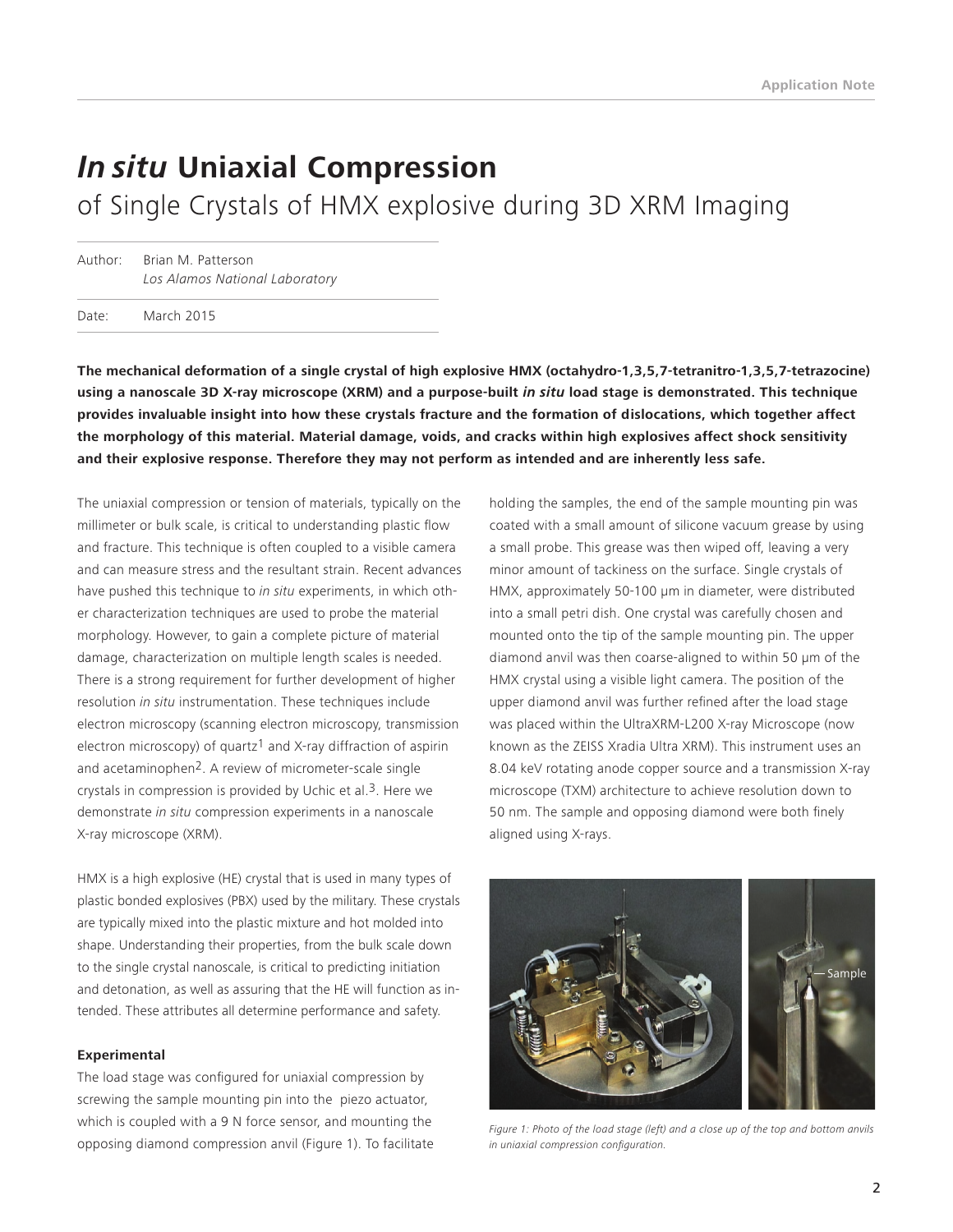A series of 3x2 mosaic radiographs were collected in Zernike phase contrast mode (65 µm field of view per mosaic tile), as the load cell was stepped in 2 µm increments (Figure 2), pressing the crystal against the diamond anvil. The mosaic was pixel binned by 2 to produce a 1536 x 1024 pixel image with 130 nm isotropic pixels, a total field of view of 195 x 130 µm. 30 s of dwell time for each tile required 3 min for each frame.

A second crystal was mounted for tomographic imaging. The imaging conditions included a rotation of –77.25º to 75º, a 60 s exposure and 1441 radiographs leading to a 24 h total tomographic imaging time. The arm that holds the opposing diamond anvil blocked X-ray transmission and limited the tomographic rotation. The camera was not binned, therefore the dimensions of each isotropic voxel is 65 nm. The crystal was imaged uncompressed and after a compression of 5  $\mu$ m.

#### **Results**

A sequence of radiographic images in Figure 2 show the uniaxial compression of a single  $\sim$ 140 µm diameter crystal. The images are shown every fourth µm of displacement of the load stage. Visible at the top of each frame is the diamond anvil, 100 µm in diameter. The bottom post becomes visible in the fourth image. A few gold particles,  $\sim$ 3 µm in diameter (useful for aligning the images when collecting tomographic data), are also visible. The simultaneously-collected load response curve is shown in Figure 3. The load climbs initially until it reaches a peak stress at ~140 mN, at which point the crystal has shattered catastrophically. The right side portion of the crystal, not under the anvil, has separated from the rest of the crystal and is rotating counter clockwise.

A second data set was collected using a fresh crystal using the Ultra XRM in tomographic, Zernike phase contrast mode. This crystal has a hexagonal cross section in one plane, and a parallelogram cross section in the other. Figure 4 shows two reconstructed slices through the crystal. In these slices, the crystal does not appear to be making contact with the pin, due to its shape. However, it is making contact in other locations. The image on the left is of the undisturbed crystal; the image on the right was recorded after compressing it a total of 5 µm. Stress cracks are visible on the left and the right of the image of the compressed crystal. Dislocations are visible as small dark spots between them. Other slices within this crystal show the formation of cracks, which also have a hexagonal shape.



*Figure 2: Sequential radiographs as a single crystal of HMX is compressed., shown in 4 µm increments. The top anvil is stationary, while the bottom anvil with the sample mounted on it is moved upwards.* 



*Figure 3: Force displacement plot for the uniaxial compression of a single crystal of*  HMX shown in Figure 2. The fourth image corresponds to the peak force at 140 mN.



*Figure 4: Reconstructed slices through a single crystal of HMX uncompressed (left) and after it has been compressed 5 µm (right). Stress cracks and dislocations are visible in the compressed crystal.*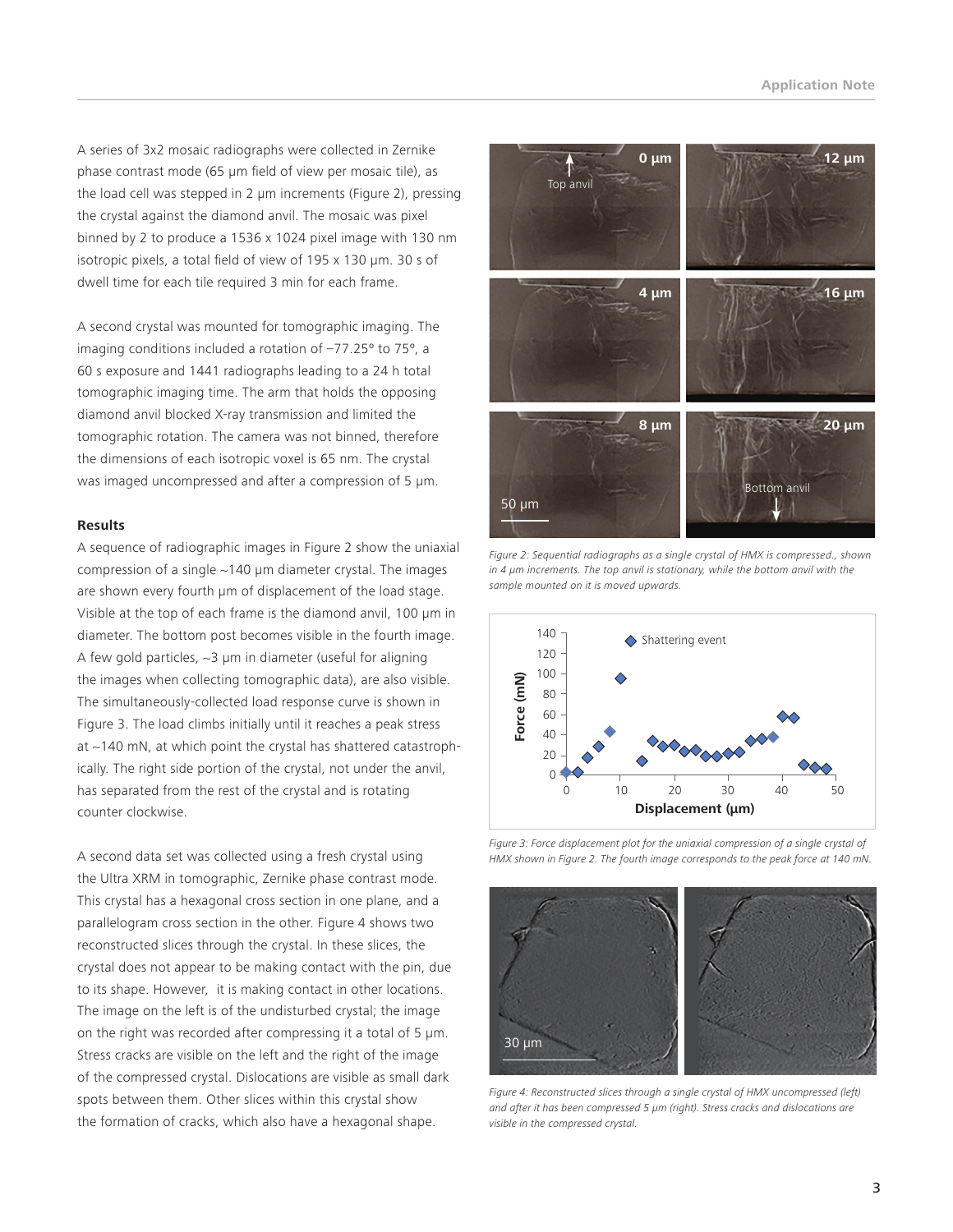Figure 5 shows 3D volume renderings of the crystal in uncompressed and compressed state.

### **Conclusions**

Using nano-scale X-ray microscopy, it is possible to image, *in situ*, the compression fracture of single crystal materials. Xradia Ultra X-ray microscope in combination with a mechanical load stage reveals:

- **The onset of damage,**
- **The local strain, and**
- Insight into damage progression

This was all accomplished in 3D. Plastic bonded explosives are often greater by mass greater than 90% crystal, therefore, their bulk mechanical response is strongly affected by the single crystal mechanical performance. The information collected here will help to better understand the mechanisms of damage and hotspot formation. Further experiments will relate this mechanical response to *in situ* diffraction measurements, which can better detect crystallographic deformations. Together, X-ray diffraction and tomographic imaging will help in further understanding damage and shock sensitivity in high explosives.



*Figure 5: Volume renderings of the same crystal shown above (and on cover) in uncompressed state (left), and after compression (right) by 5 µm. Stress cracks are visible in the compressed crystal.* 

#### **References:**

- [1] E Tochigi, et al., "*In situ* TEM observations of plastic deformation in quartz crystals," *Phys Chem Minerals* 41 (2014):757-765. [DOI: 10.1007/s00269-014-0689-6](http://dx.doi.org/10.1007/s00269-014-0689-6)
- [2] RV Haware, et al., "Anisotropic crystal deformation measurements determined using powder X-ray diffraction and a new *in situ* compression stage," *Int J Pharma* 418 (2011):199-206. [DOI: 10.1016/j.ijpharm.2011.06.021](http://dx.doi.org/10.1016/j.ijpharm.2011.06.021)
- [3] MD Uchic, et al., "Plasticity of Micrometer-Scale Single Crystals in Compression," *Annual Review of Materials Research* 39 (2009): 361-386. [DOI: 10.1146/annurev-matsci-082908-145422](http://dx.doi.org/10.1146/annurev-matsci-082908-145422)